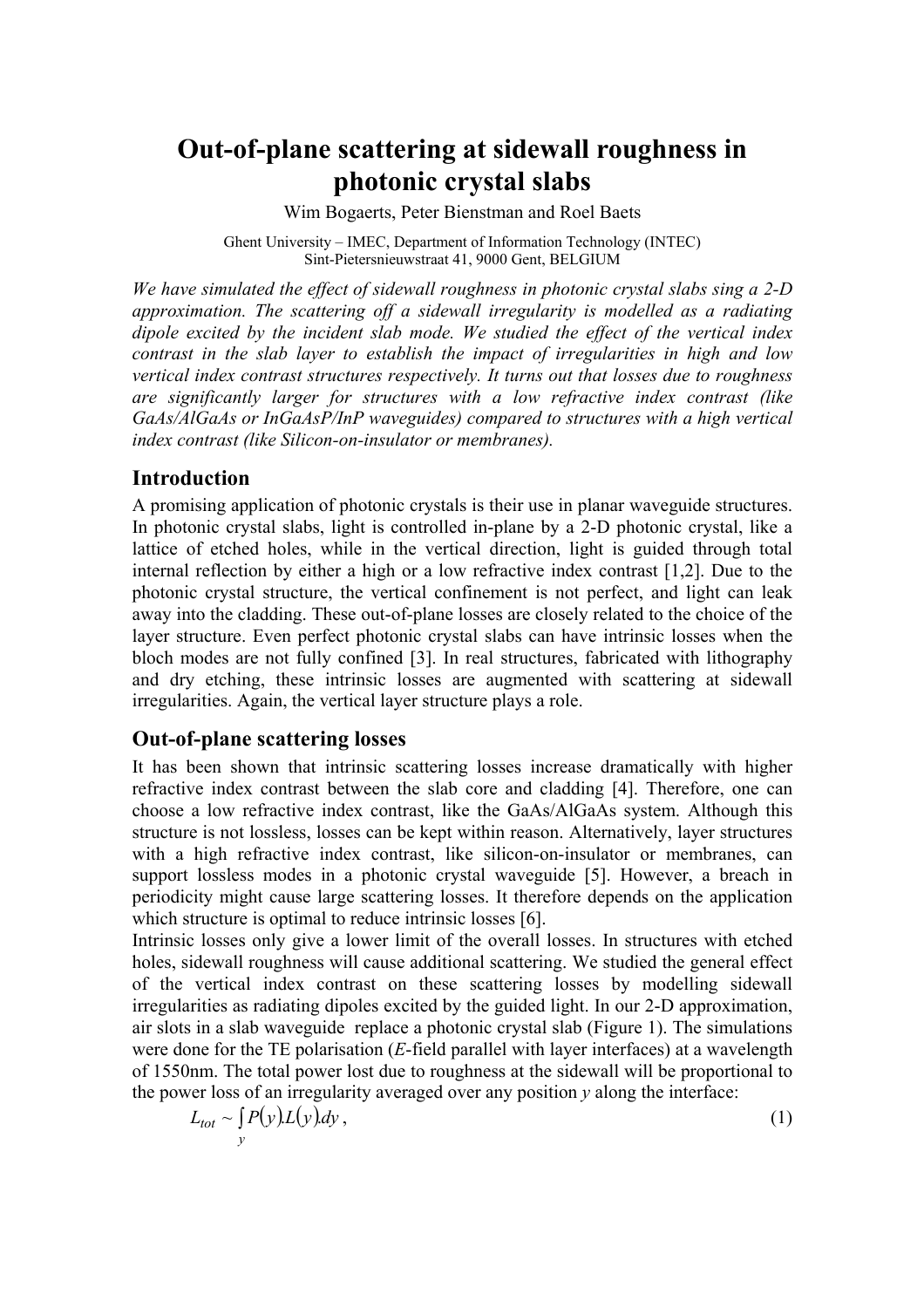with  $P(y)$  the scattered power of the dipole at position *y*, and  $L(y)$  the fraction of that power that is not recaptured by the waveguide. Because the dipole is excited by the incident field,  $P(y)$  can be written as a function of the local field  $E(y)$ :

$$
P(y) = \eta(y)^2 \cdot \frac{E^2(y)}{2 \cdot Z_{rad}(y)},
$$
\n(2)

with  $\eta(y)$  describing the effect of the roughness geometry on the interface, and  $Z_{rad}(y)$ the radiative impedance of the environment.  $E(y)$  is given by the guided slab mode.





*Figure 1: Out-of-plane scattering in a single air slot. The roughness is treated as a radiating dipole.*

*Figure 2: Waveguide core width d<sub>core</sub> as a function of cladding index nclad for a constant v-number.*

#### **Simulations**

We use 3 simulations to calculate the different factors in this model. First, we determine  $E(y)$  and  $Z_{rad}(y)$  by simulating the response of a dipole current source on the interface. Then we approximate  $\eta^2$  by simulating the dipole from an irregularity on an interface exicited by a plane wave. Finally, we calculate the local *E*-field from the slab mode.

For the different simulations we used CAMFR [7,8], a vectorial eigenmode expansion tool with perfectly matched layer (PML) boundary conditions. Along the propagation axis, the structure is divided into sections with a constant refractive index profile, in which the electromagnetic field is expanded into the local eigenmodes. Radiation modes are supported through PML absorbing boundary conditions. At the interface between sections, mode matching is used to decompose the field into the eigenmodes of the new section. This way, a scattering matrix describing the entire structure is obtained.

To compare slabs with different vertical index contrast, we used three-layer symmetric slab waveguide with a *v*-number of 2.79 to guarantee the single-mode behaviour. The *v*number is related to the refractive index contrast and the thickness of the waveguide:

$$
v = k_0 \, d_{\text{core}} \cdot \sqrt{n_{\text{core}}^2 - n_{\text{clad}}^2} \,. \tag{3}
$$

To keep the *v*-number constant, the core thickness  $d_{core}$  increases with the cladding index *nclad*, as illustrated in Figure 2. For compatibility with both GaAs/AlGaAs and Silicon-based structures, the index of the core  $n_{core} = 3.45$  was chosen.

In the TE polarisation, a 2-D dipole radiates in all directions. Therefore, the slab core will recapture a fraction of the power. In a photonic crystal the forward and backward propagating light is coupled, so the recaptured light in both forward and backward direction is considered not lost. The fraction of lost light *L*(*y*) can be expressed as

$$
L(y) = \frac{P_0(y) - R(y) - T(y)}{P_0(y)},
$$
\n(4)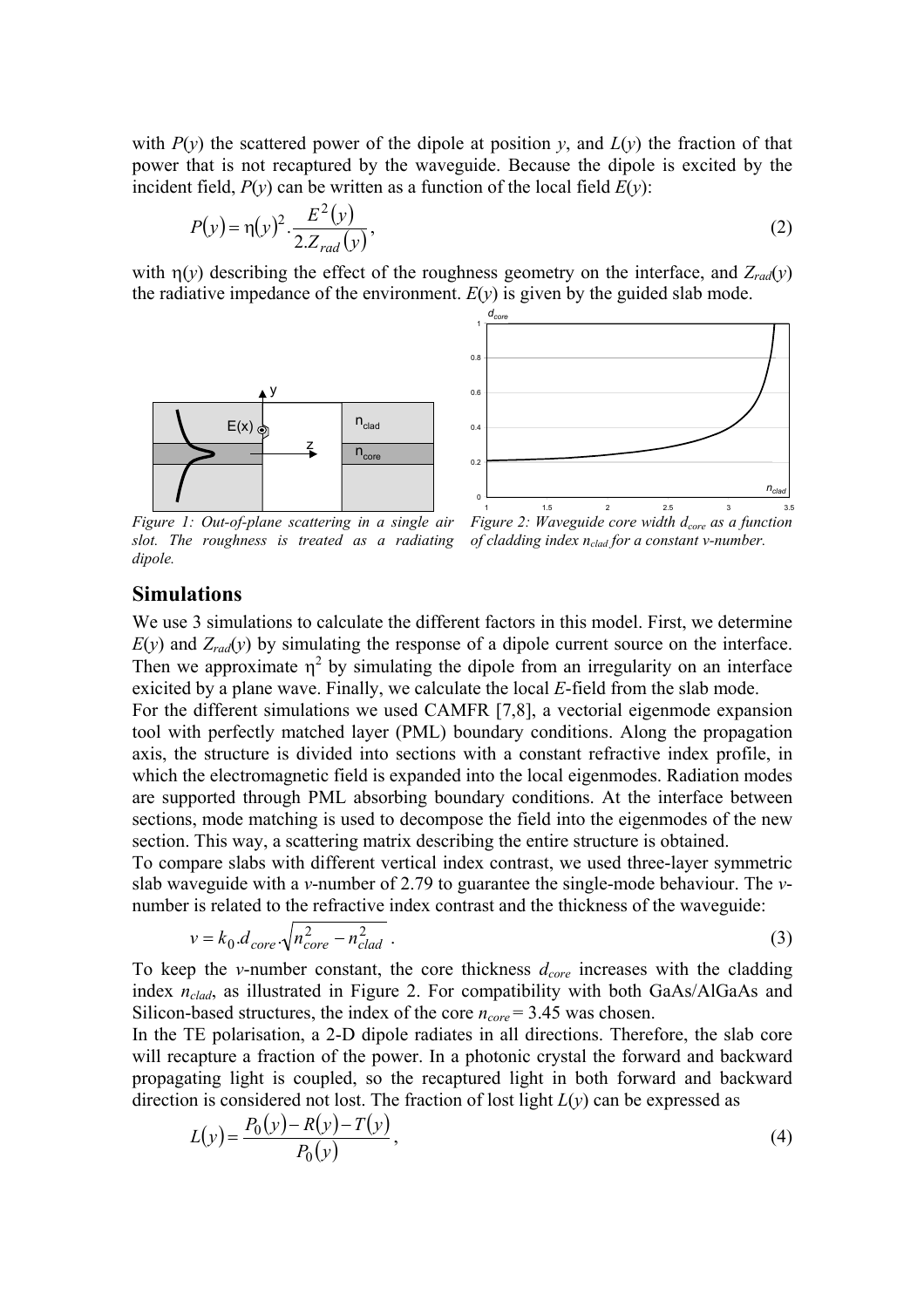with  $R(y)$  and  $T(y)$  the power in the forward and backward propagating guided mode, and  $P_0(y)$  the dipole power. We calculate this by putting a dipole current source with a known current  $I_0$  on the interface at position *y*. The power  $P_0(y)$  emitted by this source is

$$
P_0(y) = \frac{I_0.E_0(y)}{2} \tag{5}
$$

where  $E_0(v)$  is the electric field at the position of the source. As this is a 2-D simulation,  $P_0$  is measured in [W/m]. Likewise, the radiative impedance of the environment

$$
Z_{rad}(y) = \frac{E_0(y)}{I_0},\tag{6}
$$

is expressed in  $[\Omega/m]$ . Figure 3 shows  $L(y)$  for different values of  $n_{clad}$ . If the dipole is located near the slab core, a larger fraction of light is recovered. Also, a slab waveguide with high vertical index contrast can recapture more light.





*Figure 3: Loss of a radiation dipole as a function of position y. L(y) is the fraction that cannot be recaptured by the waveguide.*

*Figure 4: Strength of a dipole excited by a plane wave incident on an irregularity on a material-air interface, plotted as a function of the horizontal index contrast* ∆ε*h for different irregularities.*

We then calculate the excitation of the dipole  $\eta^2$  by the incident field. It is obvious that the amount of scattering depends strongly on the type of irregularities and the horizontal index contrast  $\Delta \varepsilon_h = n^2_{mat} - 1$  of the sidewall, with  $n_{mat}$  the index of the material at position *y*. We calculate  $\eta^2$  by scattering a plane wave off an irregularity on a materialair interface. We do this for different shapes of irregularities and ∆ε*h*. Figure 4 shows η<sup>2</sup> as a function of  $\Delta \varepsilon_h$  for different irregularities. We find that  $\eta^2$  behaves very closely like  $n^2 = \gamma \left( \Delta \varepsilon_h \right)^2$ .

with  $\gamma$  describing the influence of the shape and size of the irregularities. This relationship with ∆ε*h* is also confirmed in literature for orthogonal incidence on an interface [9].

## **Results and Conclusion**

With  $\eta^2$  and  $Z_{rad}(y)$  we now calculate the excitation  $P(y)$  of the dipole at position *y*:

$$
P(y) = \gamma \cdot (\Delta \varepsilon_h(y))^2 \cdot \frac{E^2(y)}{2.Z_{rad}(y)}.
$$
\n(8)

Note that ∆ε*h* is dependent on the position *y*, as the index contrast of the material-air interface is higher in the slab core than in the slab cladding. Therefore, as the core index *ncore* is fixed, a low vertical index contrast implies a high value of ∆ε*h* for the cladding.